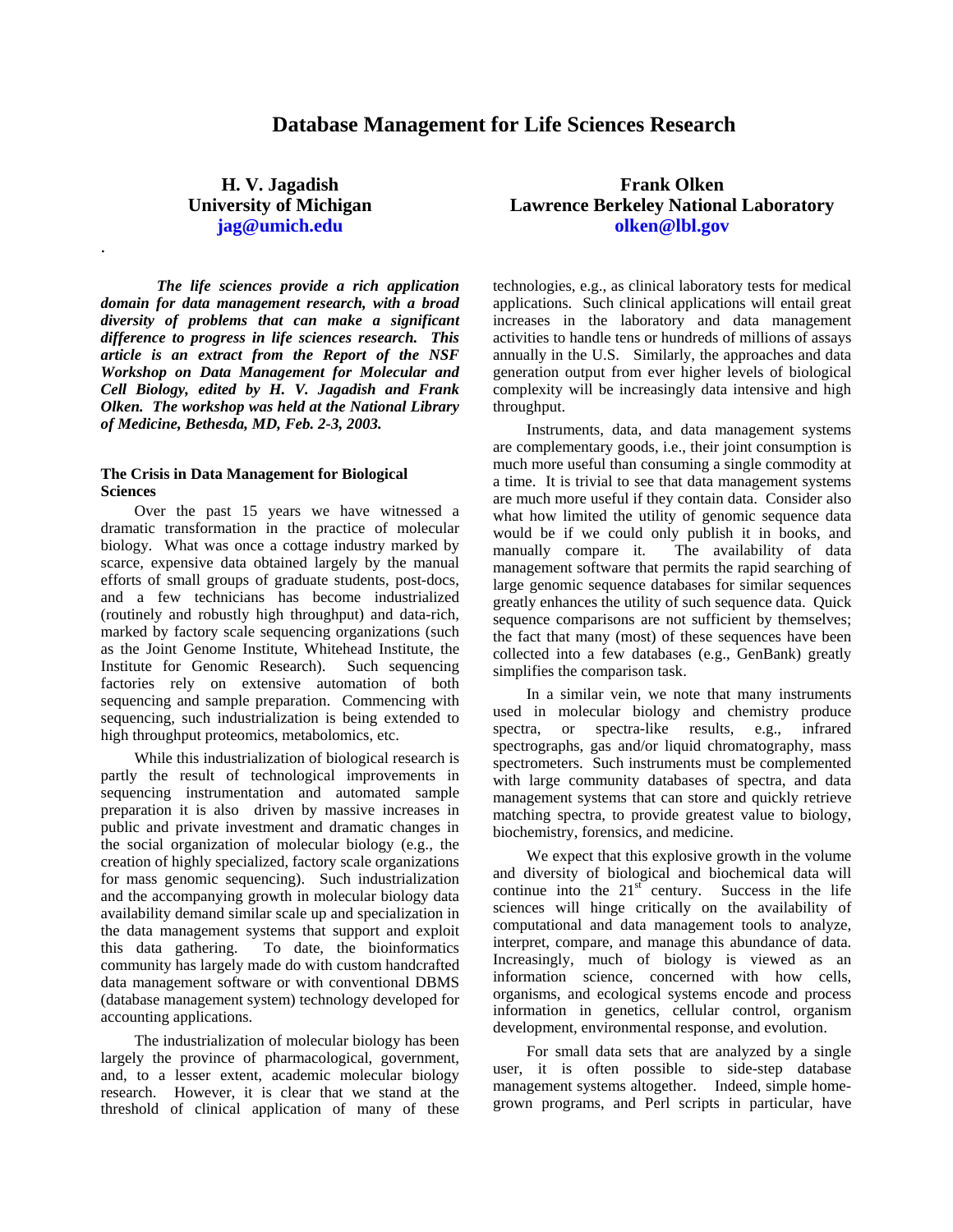adequately served the needs of many a scientist. However, as the size of the data grows, the complexity of the analysis grows, and the diversity of the sources grows, these home-grown solutions do not scale easily. The value of developing cross-cutting technology for data management becomes more apparent.

## **Requirements of Biological Data Management**

Database management systems researchers and vendors have often advertised that their products have universal applicability. In fact, data management technology development has been shaped by different applications over the past 30 years. Commercial (banking, payroll, and inventory) applications drove the development of relational DBMS, CAD (computer aided design) applications drove the development of objectoriented databases, management information systems have driven data warehousing and OLAP (Online Analytical Processing) data management technology, and web content and e-commerce technology have driven XML data management systems. Biological applications have their own requirements that will require further advances in data management technology. These include:

- 1. A great diversity of data types: sequences, graphs, three dimensional structures, images, etc.
- 2. Unconventional types of queries: similarity queries, e.g., sequence similarity, pattern matching queries, pattern finding queries, etc.<br>3. Ubiquitous uncertainty (and
- Ubiquitous uncertainty (and sometimes even inconsistency) in the data
- 4. Extensive requirements for data curation (data cleaning and annotation)
- 5. A need to support detailed data provenance
- 6. A need for large scale data integration (hundreds of databases)
- 7. Extensive requirements for terminology management
- 8. Support for rapid schema evolution
- 9. A need to support temporal data
- 10. A need to provide model management for a variety of mathematical and statistical models of organisms and biological systems

These topics are discussed more extensively in the full technical report [1]. Here we briefly elaborate on only a few of these points.

## **Diversity of Data Types and Queries**

A striking feature of biological data is the great diversity of data types: sequences, graphs, 3D structures, scalar and vector field data, etc. The queries posed against these data types are also diverse, and different from common commercial queries. Whereas conventional databases are dominated by exact match (equality) and range (inequality) queries, biological applications involve the pervasive use of similarity

queries, e.g., classic sequence similarity queries, but also including subgraph isomorphism, pattern matching queries (e.g., regular expressions, Hidden Markov models) and pattern identification queries.

**Sequences:** The availability of sequence data, e.g., DNA, RNA, and amino-acid sequences (proteins), has grown explosively over the past decade with the development of automated sequencing machines and large scale sequencing projects such as the human and mouse genome sequencing projects.Sequences are presently often stored as text strings, but this representation is awkward when we want to annotate sequences, since text strings typically lack addressability at the level of individual letters (nucleotides, or amino acids). Often DNA sequences include not only individual nucleotides, but also gaps, usually with a length (or bounds on length) specification of the gap.

**Graphs:** Many types of graphs occur in biological data, including a directed (or undirected) labeled graph, a nested graph, and a hyper-graph. Examples include various biopathways (metabolic pathways, signaling pathways, and gene regulatory networks), genetic maps (partial order graphs (i.e., directed acyclic graphs), taxonomies (either trees or DAGs), chemical structure graphs, contact graphs (for 3D protein structure), etc. Graphs are easily stored in existing DBMSs, e.g., relational DBMSs. However, many graph queries, e.g., subgraph isomorphism, subgraph homomorphism, and subgraph homeomorphism are difficult (or impossible) to pose and answer efficiently in existing relational DBMSs, which know nothing of graphs.

**High-Dimensional Data:** It is not unusual for micro-array experiments of gene expression to involve thousands (or tens of thousands) of genes and hundreds (or thousands) of experimental conditions and samples. Generated datasets are arrays of spot intensities over the Cartesian product of genes and samples (e.g., experimental conditions). Often researchers are interested identifying clusters of genes which exhibit similar (or opposite) patterns of gene regulation. Specialized data structures and clustering algorithms are needed to support nearest neighbor, range searching, and clustering queries in high-dimensional spaces.

**Shapes:** Three-dimensional molecular (protein, ligand, complex) structure data is another common data type. Such data includes both shape information (e.g., ball and stick models for protein backbones) and (more generally) scalar and vector field data of charge, hydrophobicity, and other chemical properties specified as functions over the volume (or surface) of a molecule or complex.

**Temporal Data:** Temporal data must frequently be managed when studying the dynamics of biological systems. Examples include cellular response to environmental changes, pathway regulation, dynamics of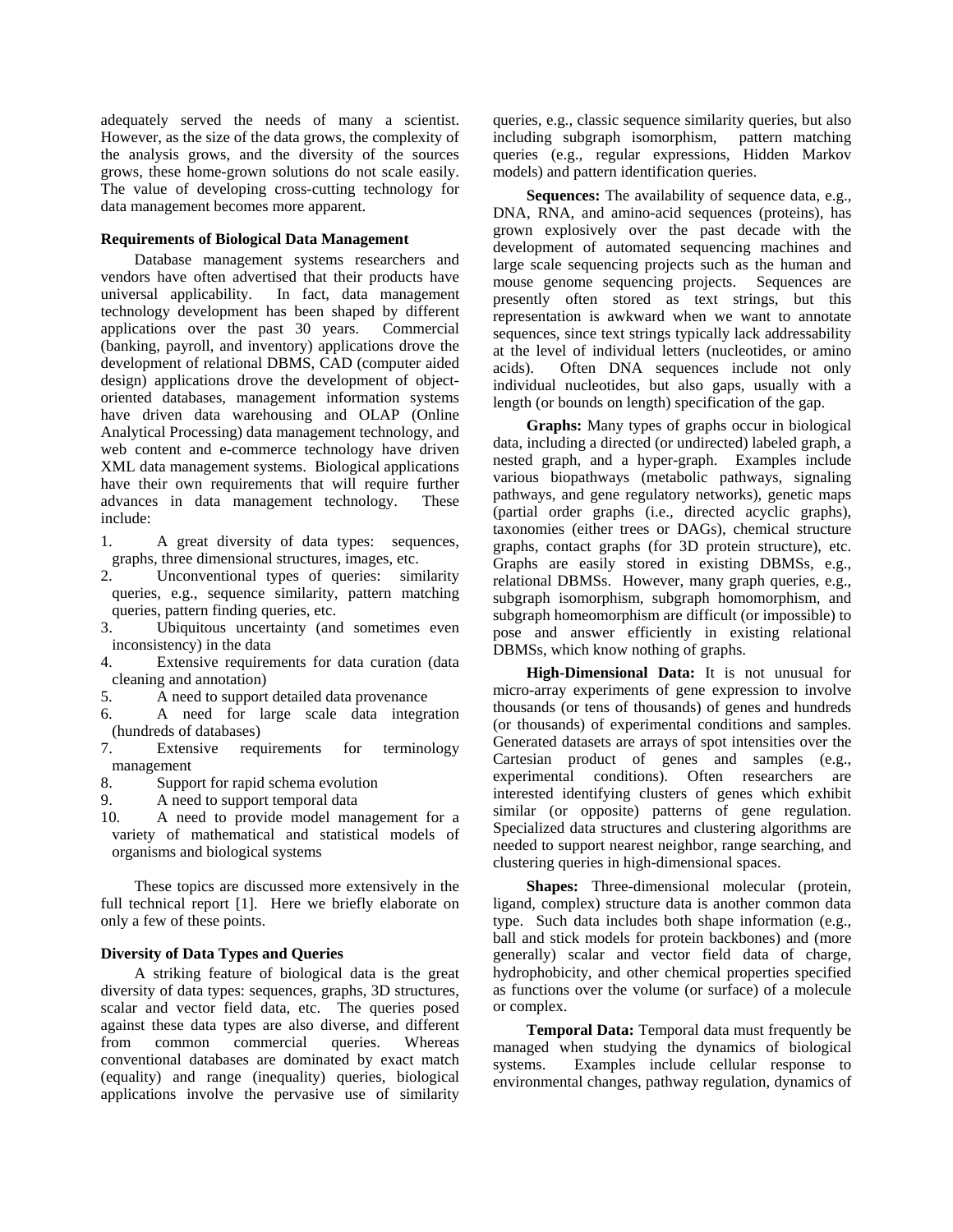gene expression levels, protein structure dynamics, developmental biology, and evolutionary biology.

Temporal data in biological settings can either be *absolute* or *relative*. Absolute time-stamping is common in administrative or long term ecological observational databases -- time is recorded relative to an absolute global temporal coordinates such as UTC date-time. Relative time-stamping records time relative to some event -- e.g., cell division, organism birth, oncogenesis, diagnosis, cold shock, etc. Most implementations of time in the database community have focused on absolute time, whereas relative time is much more commonly used in most biological experiments. In complex settings such as disease progression, there may be multiple important events against which time is reckoned.

**Scalar and Vector Fields:** Scalar and vector field data is normally thought of primarily in the context of spatio-temporal applications such as computational fluid dynamics, weather, climate, oceanography and combustion modeling. However, a number of participants of the workshop argued that such data is quite important for molecular and cell biology applications. Examples include modeling reactant and charge distribution across the volume of a cell, calcium fluxes across the cell surface or cell volume, reactant or protein fluxes across cell membranes, transport across cellular compartments, clinical response to drugs. Efforts in the visualization, computational fluid dynamics, and geographic information systems communities to deal with vector and scalar field data have focused on the development of fiber bundle or vector bundle data models.

**Mathematical Models:** Much of modern biological data analysis is concerned with the specification, development, parameter estimation, and testing (statistical or simulation) of various mathematical and statistical models of biological systems and datasets. Thus far the database community has largely been concerned with storing and querying input data sets, estimated parameters sets, and simulation output datasets. Relatively little attention has been paid to systematic methods of representing, storing, and querying the mathematical and statistical models being used. One would like to have declarative specification of mathematical and statistical models, means of recording bindings of model variables to database contents, and some way of recording the statistical analysis method (or simulation method) used.

**Constraints:** Historically, DBMSs have provided mechanisms to specify and enforce a variety of logical constraints on the contents or allowable updates of the database, e.g., referential integrity constraints. Biological databases require a variety of constraint specifications, both logical rules, and mathematical constraints (e.g., equations or inequalities) as first class data types in a biological data management system, with the ability to store, enforce, and query such constraints. In particular, traditional DBMSs typically have no mechanism to enforce non-local constraints.

Examples of mathematical constraints include various conservation constraints such as mass, momentum and energy conservation. Thus individual chemical reactions in a bio-pathway database must satisfy mass balance for each element. Such constraints are local. In contrast, cycles of reactions in thermodynamic database must satisfy energy conservation constraints. These are non-local (global) constraints. Another example of non-local constraints are the prohibition of cycles in overlap graphs of DNA sequence reads for linear chromosomes, or in the directed graphs of conceptual or biological taxonomies

Patterns: On the many data types described above, one would naturally expect similarity queries. These are clearly important. In addition, much effort has gone into specifying, characterizing, and finding patterns (a.k.a. motifs), e.g. in DNA, RNA, and protein sequences. These patterns are often represented as regular expressions or Hidden Markov Models (HMMs) or other types of grammars. Biologists are interested in Biologists are interested in collecting, storing, and querying these patterns. Patterns thus need to be considered as first class data types, with support for storage and querying.

A second class of queries consists of pattern matching queries, i.e., queries which find instances of sequences, etc. which match a specific pattern. On strings these queries involve pattern specifications such as regular expressions, Hidden Markov Models, or chart grammars. Graph pattern queries might involve patterns specified by graph grammars, subgraph homomorphism queries, etc.

One will also want to be able query collections of patterns (motifs). One such query would involve finding all patterns which match a sequence (the inverse of the customary query). Alternatively, one might ask for patterns which are similar to a specified pattern. Pattern similarity might be defined either structurally (akin to sequence similarity) or in terms of the overlap in the sequences matched by the two patterns from a specified database.

This diversity of data and query types has two implications for data management technology. First, we need to develop specialized indexing and query processing techniques to deal with these specialized data and query types. Second, we need to develop more extensible data management systems. Current DBMSs have object-relational facilities that offer some extensibility features, which have been used to support geographic information systems and chemo-informatics systems. Most of the workshop participants believe that current extension facilities are too limited and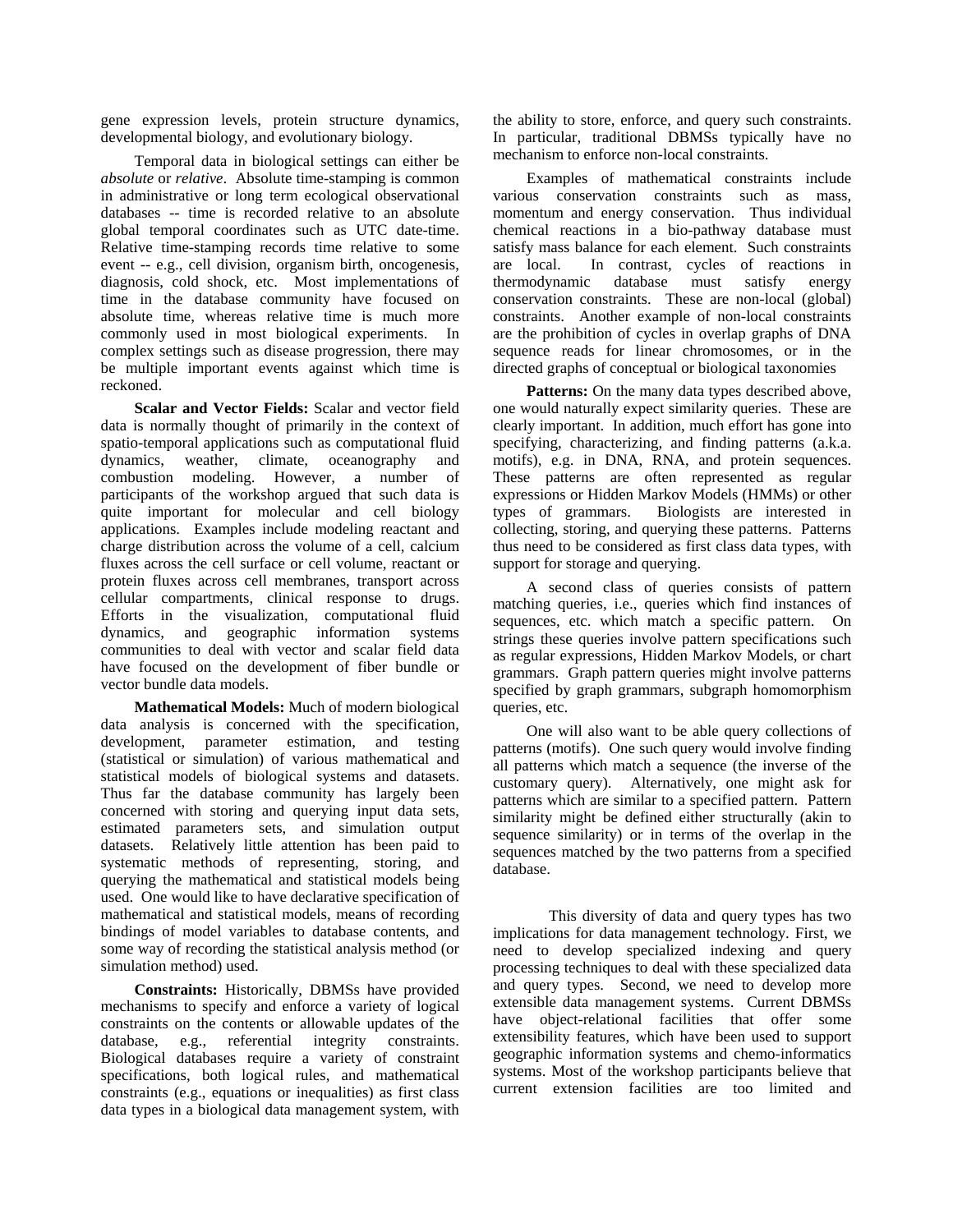cumbersome to fully cope with the diversity of biological data and queries.

## **Data Provenance**

Questions of data release policies for biological data are properly questions of public policy, not technical discussion. However, it has become increasingly clear that good data management infrastructure for recording and querying data provenance – the origin and processing history of data – is vital if we are to effectively encourage the sharing of biological and biomedical data. Data provenance issues have been largely neglected by the database research community except for a few researchers in statistical data management and data warehousing. This area clearly needs further work to support bioinformatics data sharing. The topic is also of increasing interest to the regulatory community (e.g., the Food and Drug Administration).

The classic approach to sharing knowledge in the biology community has been to publish journal articles. Authors receive public acclaim and acknowledgement in exchange for publication of their knowledge. Individual articles and authors are acknowledged via bibliographic citations (or sometimes co-authorship), and systems have been developed to record the number of citations papers received. We believe that similar mechanisms are needed to acknowledge "publication" of datasets in shared databases, so as to encourage rapid, effective sharing of data. Data management support for tracking data provenance (origins) can provide the analog of citations. Usage tracking software can potentially provide analogs to bibliographic citation counts. Support for automatic tracking and querying of data provenance is fairly undeveloped in current DBMSs.

There are other important motivations for recording and querying data provenance. Knowledge of the source and processing history of data items permits users to place the data in context and helps to assess its reliability. Data provenance histories also facilitate revision of derived data when the base data (or analysis codes) change. DBMS support is needed to facilitate the automated update of provenance information as the database is updated and the automatic propagation of provenance information wit query results. Experience in other settings, e.g., geographic information systems, indicates that unless metadata (e.g., data provenance) is automatically updated, it is likely to quickly become outdated.

#### **Uncertainty**

Biological data has a great deal of inherent uncertainty. Often, when a scientist says "A is a B" they mean "A is probably a B, because there is some (possibly substantial) evidence suggesting that such is the case". For example: A protein sequence may be erroneously recorded in GenBank, because only a partial protein was

reported; this error is propagated when another scientist runs a Blast search against sequences in GenBank and reports matches against such an erroneous sequence.

For all of these reasons, it is important to recognize uncertainty (and possible inconsistency) of data recorded in biological databases. Standard database technology provides no support for uncertainty, since businessoriented commercial databases typically contain data that is certain. Individual investigators often resolve uncertainties and inconsistencies by manual inspection and editing of datasets – a process known as manual curation. In large scale database setting, explicit representation of uncertainty and automated tools for curation are needed. Difficulties in scaling up curation activities have been the bane of major public biological databases.

## **Workflow Management**

Large scale molecular biology experiments and data analyses need workflow management systems to assist in orchestrating the work and recording the details of what was done to each sample and/or dataset. Both laboratory WFMS (known as LIMS – laboratory information management systems) and computational workflow management systems (sometimes called scientific workflow management) are needed for large projects. Explicit representation and recording of laboratory and computational protocols is useful in driving automated data analyses and subsequent retrieval of experiments on the basis of protocol features. Detailed records on experiments are useful for process yield analyses and process failure diagnosis. Biological workflows differ from conventional workflows in that pooling and splitting of samples is commonplace.

#### **Data Integration**

Many, if not most, applications of biological and biomedical databases require the ability to access data from many different databases (and datasets). There has been a veritable explosion in specialized biological databases. Many researchers regard these specialized databases as extremely valuable, in part due to the very detailed and careful curation of the data by specialists in particular domains. However, no matter how good the data management technology for data integration, we do not foresee that it will be practical for data integration to succeed in a world of hundreds of biological databases unless the database providers provide extensive assistance in the form of publicly accessible, machine processable documentation concerning the database schemas, contents, query interfaces, query languages, etc. Adoption of such current technology by database providers was seen as a pressing issue.

The current practice of only providing access to most specialized biological databases via web-based forms is not sufficient: query APIs and query languages are needed to facilitate data integration. The provision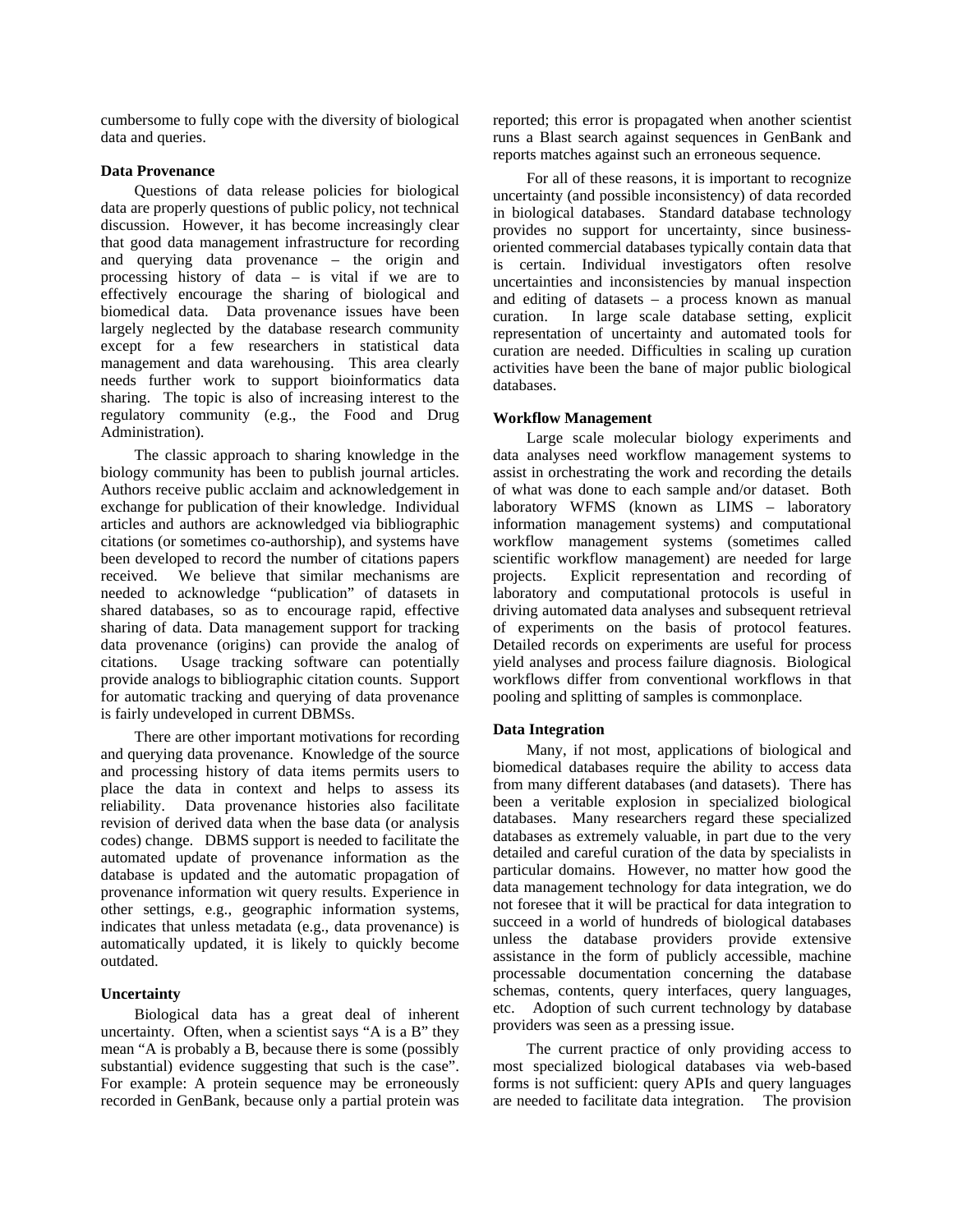of suitable data documentation and adoption of standard data exchange formats and query languages and APIs will have to be seen as a social obligation of investigators similar to careful description of experimental methods in publication. The efforts of the Micro-array Gene Expression Data Society, to develop standard schemas for micro-array data, represent an instance where significant steps have been taken in this direction.

We note that the structural biology and genomics communities have also resorted to various social sanctions to encourage data sharing, e.g., requirements of depositing data in PDB or GenBank prior to acceptance of papers for publication, and requirements for data deposition as a condition of grant renewal and a criterion for funding of new grants. We anticipate that similar activism by federal research program managers and journal editors will continue to be required, both for data deposition and to assure adoption of best practices to facilitate data sharing, such as complete documentation, data exchange encoding, and support for query APIs (e.g., Web Services Description Language) and query languages (SQL, OQL, XQuery, et al.)

In addition to the short-term needs of machinereadable descriptions, and the constructions of wrappers, there are deeper questions to be addressed with regard to model management. Mapping between different data models or data representations is an integral part of any biological database application. For example, there is often external information or archival data that must be imported to augment local computationally or experimentally derived data. Even within a single project, there can be the need for multiple models or representations for the same kind of information, as it moves through various stages, e.g., data entry, data query, data interchange, and data archiving. With Affymetrix gene expression data, for example, data entry may be what Affymetrix produces, data query may be a relational database with some local model, data interchange may use MAGE-ML, and data archive is what some consortium requires.

Data sources evolve as knowledge changes and as new experimental techniques produce more data and different characterizations of the data. As a result, both the schemas that describe the data as well as applications and queries written specific to the original version of the schema must be updated. This is difficult to accomplish, particularly when the data types and structures are complex and when the analysis involves complex transformations or aggregations. Keeping up with evolution becomes significantly more difficult if there is a fundamental change in our understanding of the meaning or the characterization of the data.

## **Interdisciplinary Research**

The past decade has seen the rise of bioinformaticists (a.k.a. bioinformaticians), a new group

of researchers operating across the disciplines of biology, statistics, computer science, and mathematics. Their interdisciplinary activities now have their own professional society, conferences, and journals.

Orchestrating fruitful interdisciplinary research across biology, bioinformatics, and data management is not easy. Even within the workshop, there was heated debate about the best strategy to accomplish this. Lack of sufficient interaction among biologists, bioinformaticists, and data management researchers can easily lead to attempts to reinvent well-known data management technologies by bioinformaticists, or sterile pursuits of insignificant or misunderstood problems by data management researchers. Also, the time scales of data management research and development are often incompatible with the production requirements of ongoing biological laboratories or public databases. Despite early plans and efforts (e.g., by DOE) the major human genome sequencing centers have generally not been major sources of innovative data management technology. The most intellectually fruitful endeavors have often come from data management or computer science research groups with looser collaborations with biologists. The time required to develop new database technologies often exceeds the time demands of most biologists or bioinformaticists, who must produce biologically relevant data to sustain funding.

#### **Recommendations**

A sustained program supported across the federal agencies at the frontier between biology and data management technology will allow us to share the database expertise of the IT (information technology) professionals with bioinformaticists and biological experimentalists supported across the federal agencies. There are needs for both research in database management technologies and innovative application of existing database technology to biological problems. Funding agencies will have to set up appropriately staffed review panels charged with suitable review criteria for supporting such interdisciplinary work.

It is also valuable to define challenge problems that push the boundaries of data management technology, which, if successful, would enable major advances in biomedical science. Well-specified challenges can help direct data management researchers toward important bioinformatics problems. Creation of test data sets and benchmarks are also worthy endeavors in themselves, and should be supported as appropriate and possible. Much of this work must be done by life scientists. The availability of such test data sets and query benchmarks facilitates the comparison of new approaches to older ones.

We expect, in the foreseeable future, that it will become important to have physicians and experimental biologists trained in computational methods, just as training in genetics has now become routine for